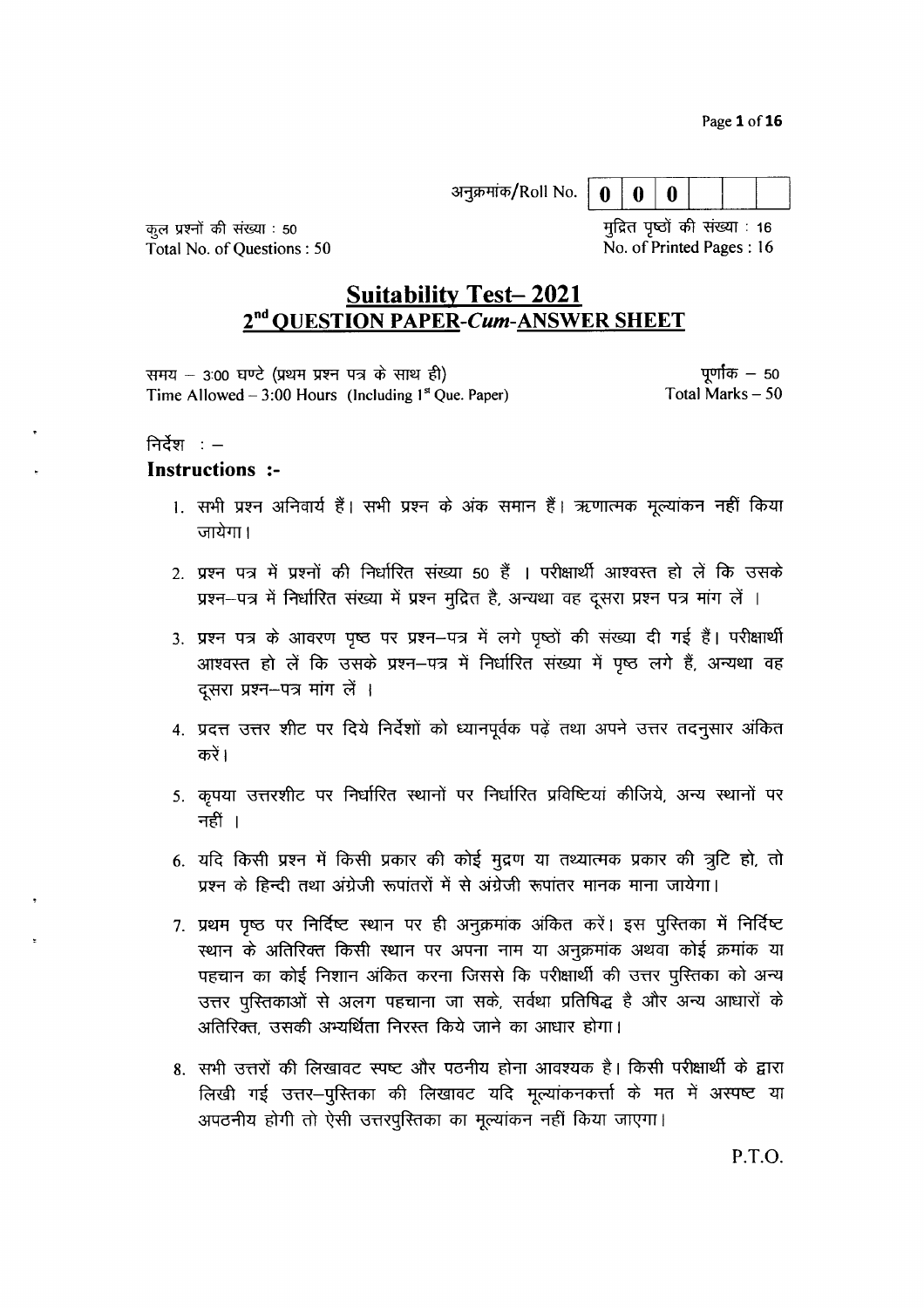Page 2 of 16

## The Code of Civil Procedure, 1908

किसी वाद में "प्रत्यक्षतः और सारतः विवाद्य" विषय से क्या तात्पर्य है? स्पष्ट करें।  $\Pi$ ,  $\overline{p}$ ,  $1-$ What is meant by a matter "directly and substantially in issue" in any suit? Explain.

 $37 -$ 

प्र.क्र.2 - लोक न्यूसेंस और लोक पर प्रभाव डालने वाले अन्य दोषपूर्ण कार्यों के लिए कौन वाद ला सकता है?

> Who may sue for public nuisance and other wrongful acts affecting the public?

उत्तर–

जहाँ वादी अपने दावे के किसी भाग के बारे में वाद लाने का लोप करता है या उसे साशय  $9.55.3 -$ त्याग देता है वहाँ उसके पश्चात् क्या वह इस प्रकार लोप किए गए त्यक्त भाग के बारे में पुनःवाद ला सकता है ? Where a plaintiff omits to sue in respect of, or intentionally relinquishes, any portion of his claim, afterwards, whether he can sue in respect of the portion so omitted or relinquished?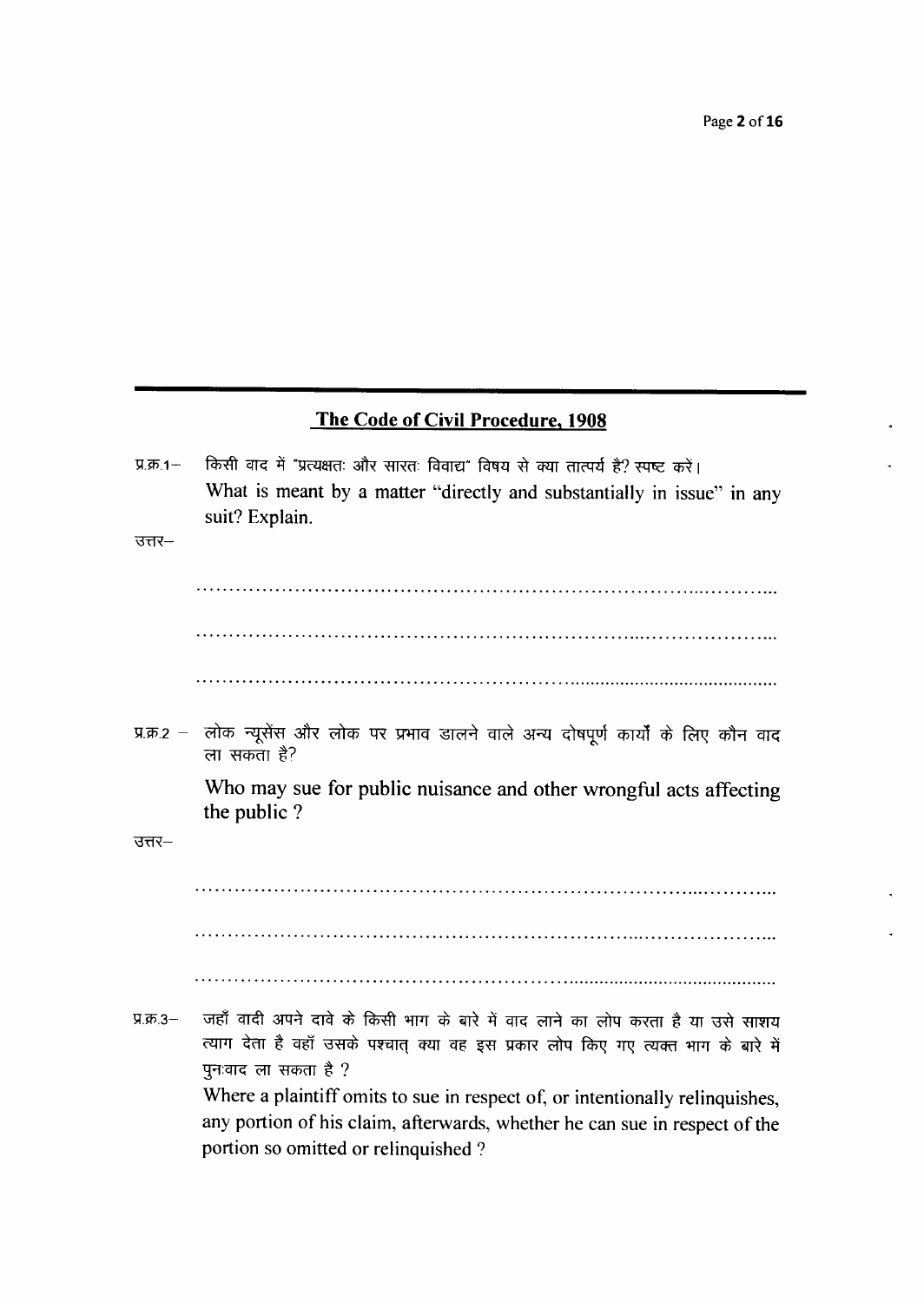| उत्तर–     |                                                                                                                                                                                                                                                                                                                                          |
|------------|------------------------------------------------------------------------------------------------------------------------------------------------------------------------------------------------------------------------------------------------------------------------------------------------------------------------------------------|
|            |                                                                                                                                                                                                                                                                                                                                          |
|            |                                                                                                                                                                                                                                                                                                                                          |
|            |                                                                                                                                                                                                                                                                                                                                          |
| प्र.क्र.4— | क्या अपील या पुनरीक्षण न्यायालय, वाद में पारित डिक्री को अपास्त करने के पश्चात् आदेश<br>7 नियम 10 (1) सि. प्र. स. के अधीन वादपत्र के लौटाए जाने का निर्देश दे सकता है ?-<br>Whether a court of appeal or revision may direct, after setting aside the<br>decree passed in a suit, the return of the plaint, under order $7$ rule $10(1)$ |
| उत्तर–     | C.P.C.?                                                                                                                                                                                                                                                                                                                                  |
|            |                                                                                                                                                                                                                                                                                                                                          |
|            |                                                                                                                                                                                                                                                                                                                                          |
|            |                                                                                                                                                                                                                                                                                                                                          |
|            | प्र.क्र.5— पक्षकार द्वारा प्रस्तुत हस्ताक्षरित रजिस्टर्ड पता विषय के अंतिम निर्धारण पश्चात् कितने वर्ष तक<br>प्रभावशील माना जाता है?                                                                                                                                                                                                     |
|            | Signed registered address furnished by the party holds good for how many<br>years after the final determination of the cause or matter?                                                                                                                                                                                                  |
| उत्तर–     |                                                                                                                                                                                                                                                                                                                                          |
|            |                                                                                                                                                                                                                                                                                                                                          |
|            |                                                                                                                                                                                                                                                                                                                                          |
|            |                                                                                                                                                                                                                                                                                                                                          |
| प्र.क्र.6— | क्या पक्षकारों की सहमति से न्यायालय द्वारा पारित की गई डिक्री की अपील हो सकती है?<br>यदि हाँ तो सिविल प्रक्रिया संहिता, 1908 के किस प्रावधान के अंतर्गत ?<br>Whether appeal shall lie from a decree passed by the court with the<br>consent of the parties ? If yes, under which provision of the Code of<br>Civil Procedure, 1908.      |
| उत्तर–     |                                                                                                                                                                                                                                                                                                                                          |
|            |                                                                                                                                                                                                                                                                                                                                          |

 $\mathcal{L}$ 

 $\ddot{\phantom{a}}$ 

 $\mathbb{Z}^2$ 

 $\mathbb{Z}^2$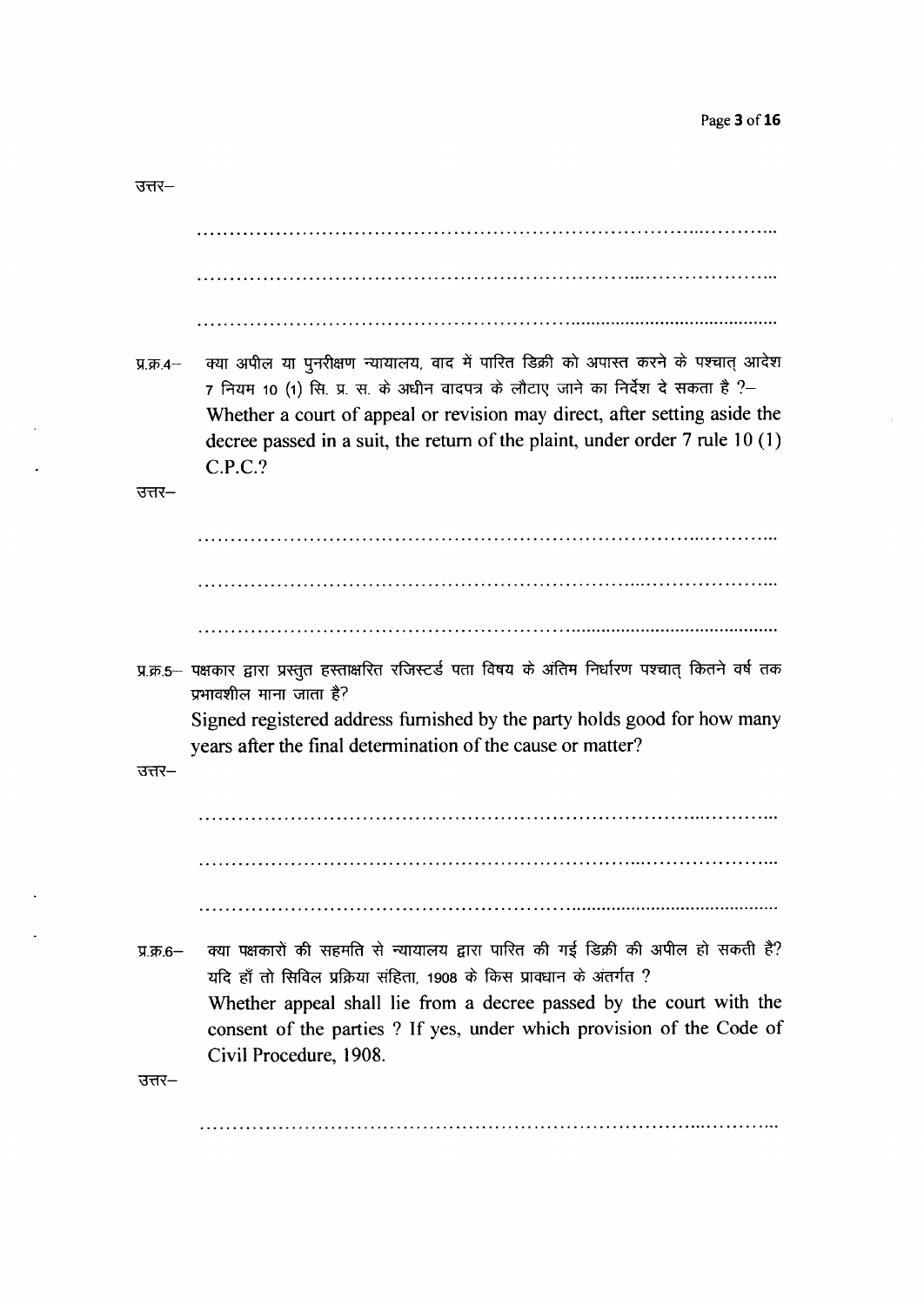क्या एकपक्षीय पारित डिक्री के विरूद्ध प्रस्तुत अपील वापस लेने पश्चात एक पक्षीय डिक्री को  $\Pi$ .क्र.7-अपास्त करने हेतु विचारण न्यायालय के समक्ष आवेदन प्रस्तुत किया जा सकता है? Can an application be filed before the Trial Court for setting aside exparte decree after withdrawal of appeal filed against ex-parte decree?

 $37 -$ 

### **The Limitation Act**

(Section 3, 5 to 14, 27, & 29, Articles 64, 65 & 137)

हक के आधार पर स्थावर संपत्ति या उसमें से किसी हित के कब्जों के लिए वाद प्र.क्र.8-प्रस्तुति हेतु परिसीमा काल कितना है? और वह काल कब से चलना आरम्भ होता है? What is the period of limitation for filing a suit for possession of immovable property or any interest therein based on title and when the time period begins to run?

उत्तर $-$ 

कोई आवेदन जिसके लिए परिसीमा अधिनियम, 1963, की अनुसची में कोई परिसीमा काल प्र.क्र.9-उपबंधित नहीं है, वहाँ ऐसे आवेदन प्रस्तुत करने के लिए परिसीमा काल क्या होगा?-Any application for which no period of limitation is provided elsewhere in the schedule of the Limitation Act, 1963 then what is the period of limitation for presenting such an application?

उत्तर–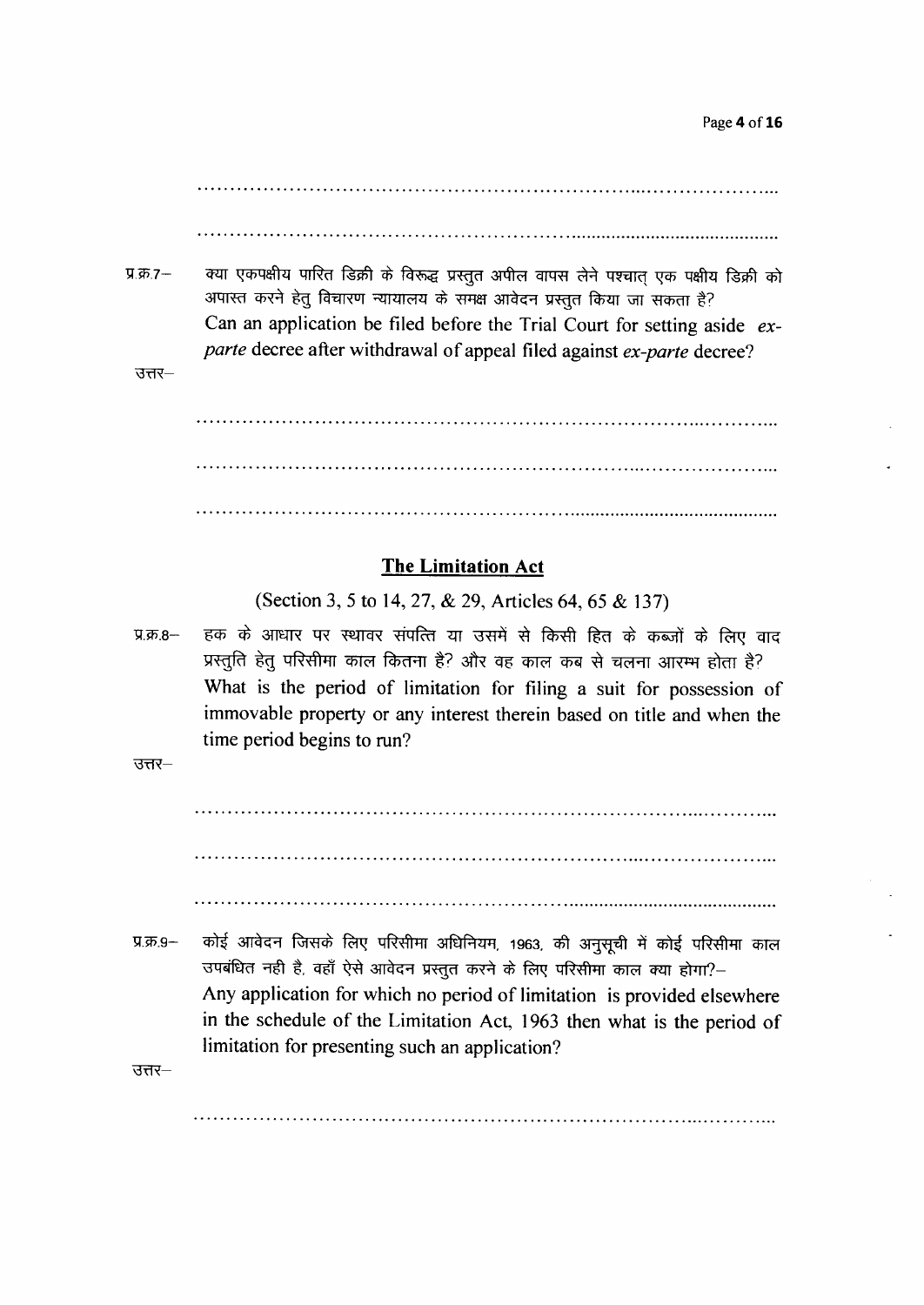Page 5 of 16

## The Specific Relief Act

(Chapter I-Section 5, 6, 7 & 8, Chapter VI-Section 34 & 35, Chapter VIII -Section 38 & 41) प्र.क्र.10- क्या स्थावर संपत्ति से बेकब्जा किए गए व्यक्ति द्वारा विनिर्दिष्ट अनुतोष अधिनियम, 1963, की धारा 6 के अधीन सरकार के विरूद्ध वाद संस्थित किया जा सकता है?– Whether a person dispossessed of immoveable property can file a suit against the government under section 6 of the Specific Relief Act, 1963? उत्तर– प्र.क्र.11- क्या धारा 6 विनिर्दिष्ट अनुतोष अधिनियम, 1963 के अंतर्गत संस्थित वाद में पारित डिक्री के विरूद्ध अपील की जा सकती है? Can an appeal be filed from any decree passed in any suit instituted under Section 6 Specific Relief Act,1963 ?  $37 -$ The Motor Vehicle Act, 1988 (Section 140,163-A and 166) मोटर यान अधिनियम की धारा 140 के अंतर्गत त्रुटि न होने के सिद्धांत पर प्रतिकर  $\Pi.\overline{45}.12-$ प्राप्त करने के लिए दावाकर्ता को क्या दर्शित करना आवश्यक है? Under Section 140 of the Motor Vehicles Act, what the claimant needs to show for getting compensation on the principle of no fault? $37 -$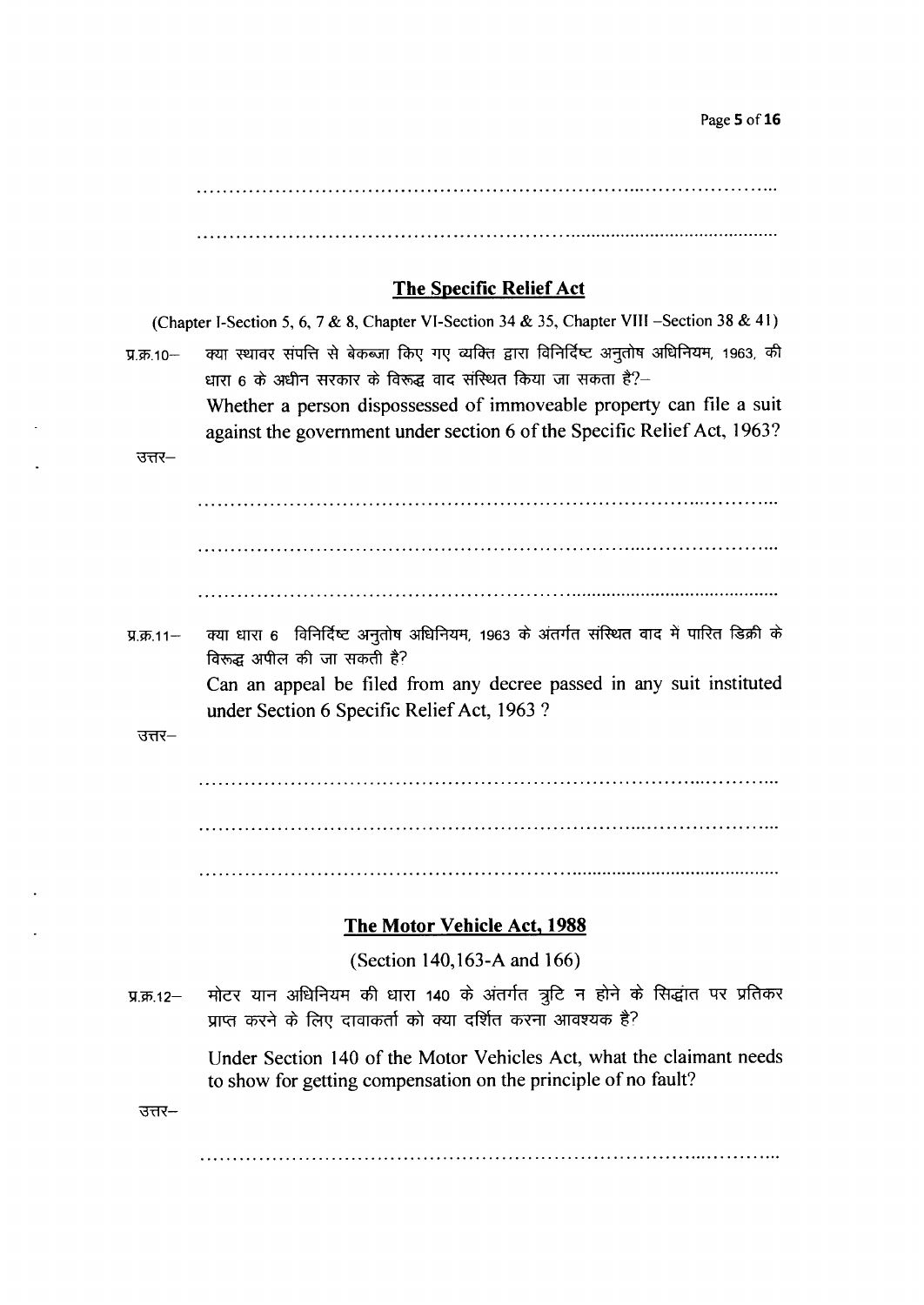$\Pi.\bar{3}5.13-$ नेशनल इंश्योरेंस कंपनी लिमिटेड वि. प्रणय सेठी, (2017) 16 एससीसी 680 के निर्णयानुसार निर्धारित संपदा हानि की राशि में कितने वर्ष पश्चात कितने प्रतिशत की वृद्धि  $\epsilon$ ोगी? What will be the duration and percentage of increment in quantum of loss of estate as decided in the case of National Insurance Company Ltd. v. Pranay Sethi, (2017) 16 SCC 680

 $37 -$ 

#### The Code of Criminal Procedure, 1973

 $\Psi = 14-$ क्या गिरफ्तार व्यक्ति को पुलिस पूछताछ के दौरान अपनी पसंद के वकील से मिलने की अनुमति दी जा सकती है? प्राक्धान बताएं। Whether an arrested person can be permitted to meet an advocate of his choice during police interrogation? State the provision in this regard.

 $\overline{377}$ 

- H.क.15- धारा 41क दण्ड प्रक्रिया संहिता के अधीन सूचना पत्र कब दिया जाता है? When can a notice under Section 41A Criminal Procedure Code be issued?
	- $37 -$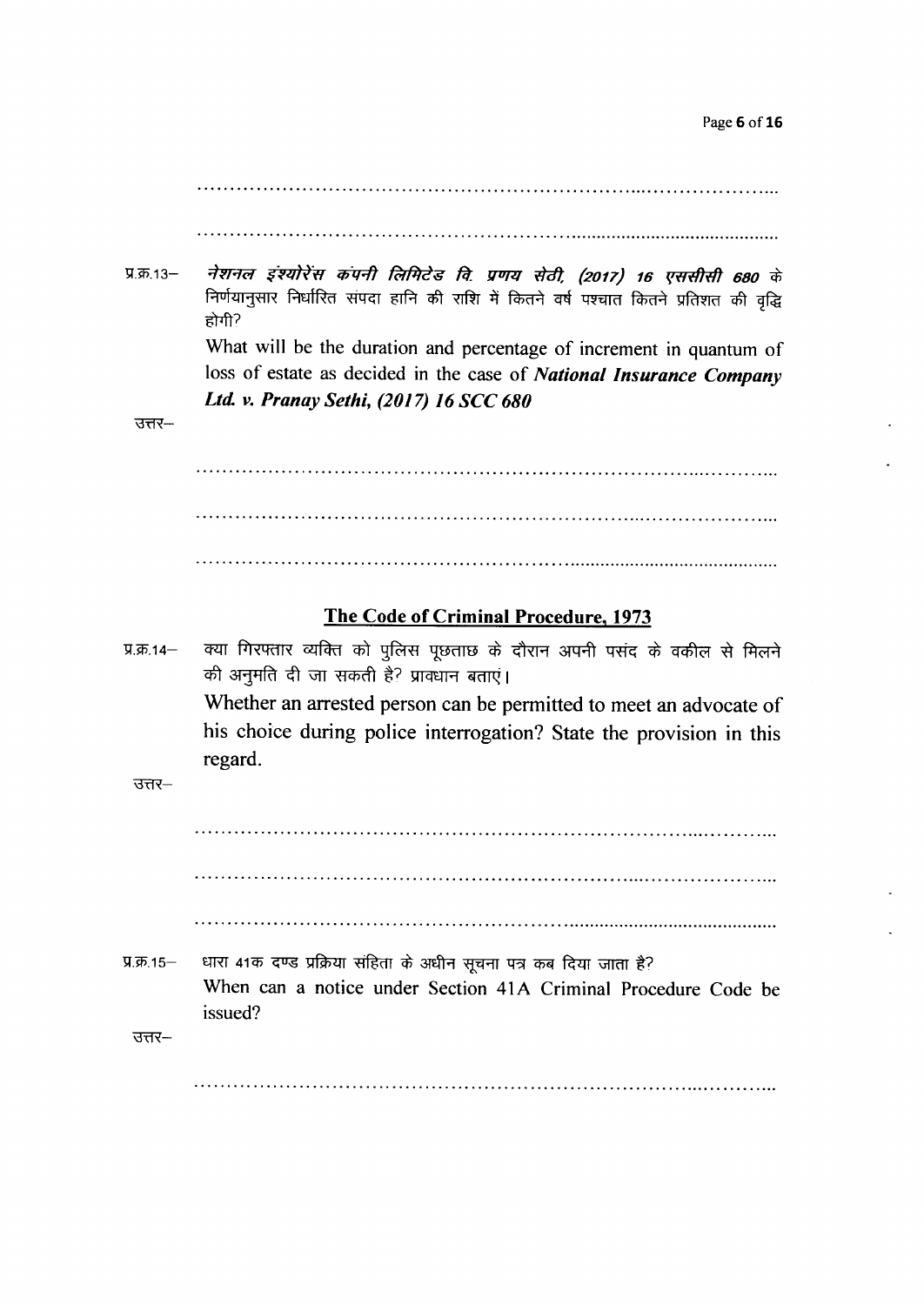| $\Pi.\overline{4}$ 16-<br>उत्तर– | क्या समन मामले में मजिस्ट्रेट द्वारा अन्वेषण रोका जा सकता है यदि हां, तो कब?<br>Can investigation be stopped by the Magistrate in summons case? If yes,<br>then when? |
|----------------------------------|-----------------------------------------------------------------------------------------------------------------------------------------------------------------------|
|                                  |                                                                                                                                                                       |
|                                  |                                                                                                                                                                       |
|                                  |                                                                                                                                                                       |
|                                  |                                                                                                                                                                       |
| प्र.क्र.17-                      | सेशन न्यायालय द्वारा किस प्रकृति के आदेश के संबंध में पुनरीक्षण की शक्ति का प्रयोग नहीं<br>किया जा सकता है ? प्रावधान सहित बताइये ।                                   |
|                                  | In which type of order, the Sessions Court cannot exercise its power of<br>revision ? Elaborate with provision.                                                       |
| उत्तर–                           |                                                                                                                                                                       |
|                                  |                                                                                                                                                                       |
|                                  |                                                                                                                                                                       |
|                                  |                                                                                                                                                                       |
| प्र.क्र.18–                      | किसी अभियुक्त को धारा 436 (1) दण्ड प्रक्रिया संहिता के प्रयोजन हेतु कब निर्धन माना<br>जाता है?                                                                        |
|                                  | When an accused is considered indigent for the purpose of Section 436<br>(1) Criminal Procedure Code?                                                                 |
| उत्तर–                           |                                                                                                                                                                       |
|                                  |                                                                                                                                                                       |
|                                  |                                                                                                                                                                       |
|                                  |                                                                                                                                                                       |
| प्र.क्र. १९—                     | न्यायालय द्वारा पारित किन आदेशों के विरूद्ध पीड़ित को दण्ड प्रक्रिया संहिता, 1973, की<br>धारा 372 के अधीन अपील करने का अधिकार है?-                                    |

 $\sim 10^{-10}$ 

 $\sim 10^{-10}$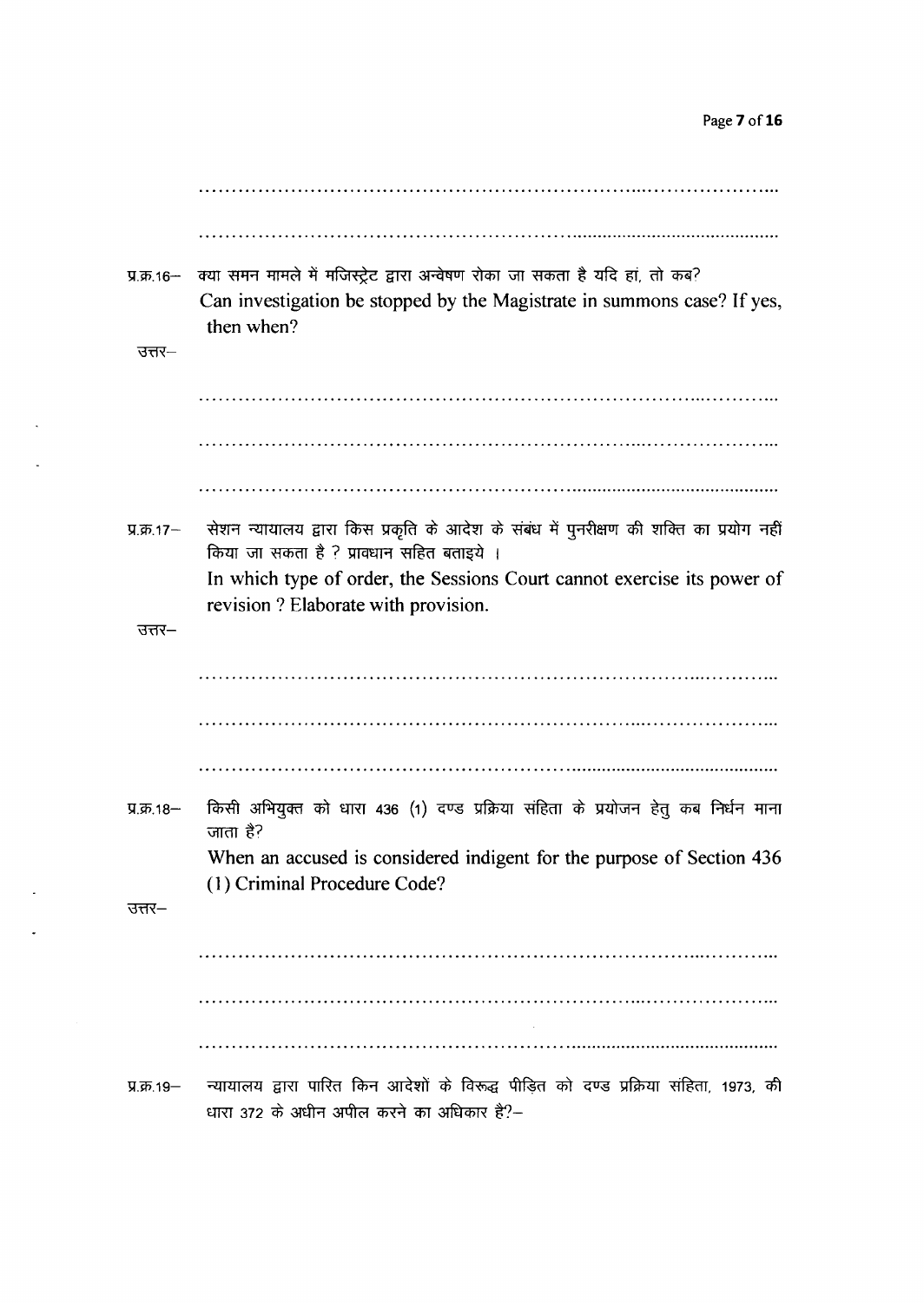Against which order passed by any Court, victim shall have right to prefer an appeal under section 372 of the Code of Criminal Procedure, 1973? उत्तर– दण्ड प्रक्रिया संहिता की धारा 467 में उल्लेखित परिसीमा काल क्या है?  $9.35.20 -$ What is the period of Limitation specified in Section 467 of Criminal Procedure Code?  $37 -$ The Indian Evidence Act, 1872 भारतीय साक्ष्य अधिनियम, 1872, के अधीन "निश्चायक सबूत" से क्या अभिप्राय है?—  $9.55.21 -$ What does "conclusive proof" mean in the Indian Evidence Act, 1872?  $37 -$ ऐसा साक्षी जो बोलने में असमर्थ है कैसे अपनी साक्ष्य दे सकेगा? प्र.क्र.22-

How a witness who is unable to speak may give his evidence?

उत्तर–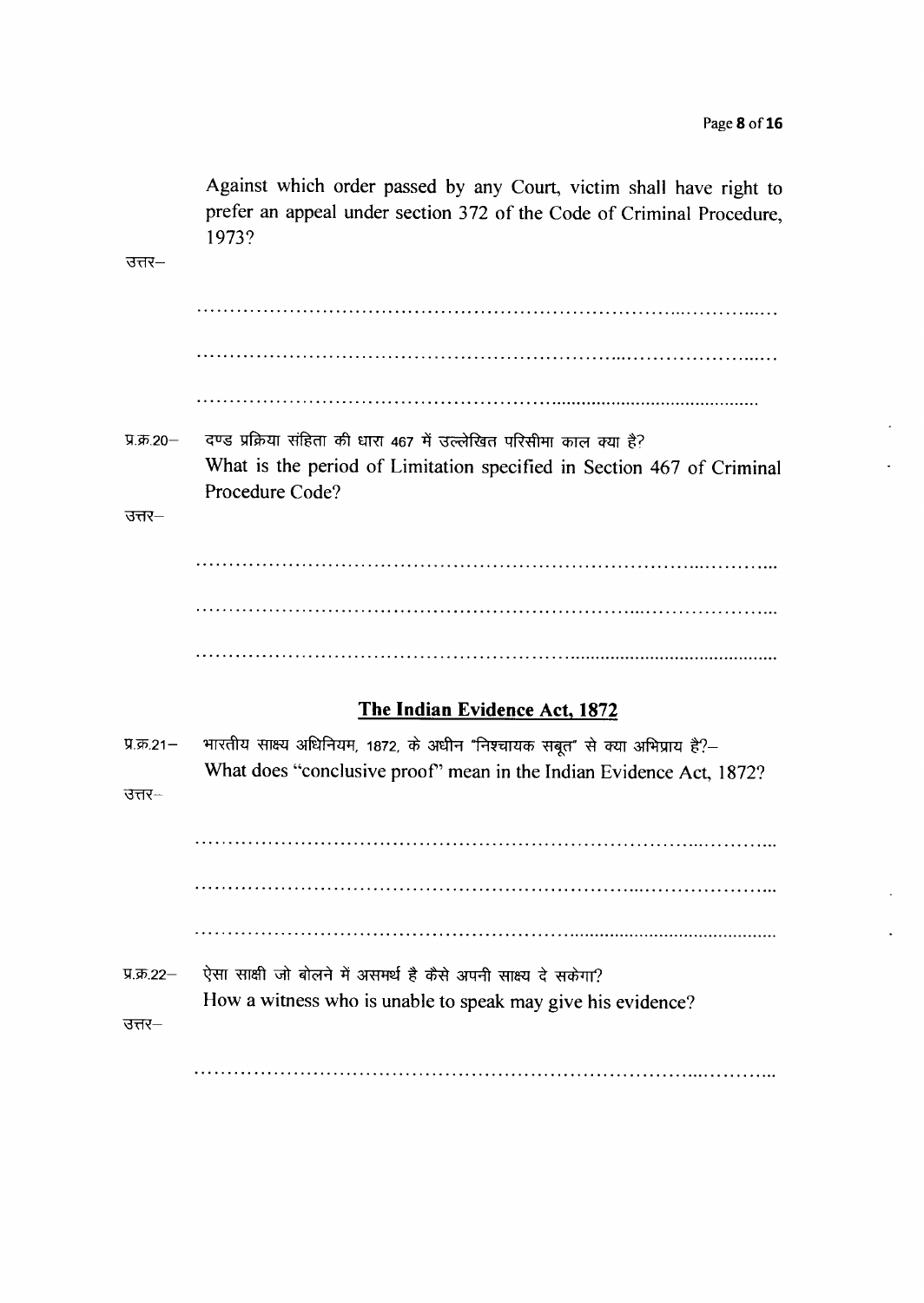| प्र.क्र.23—    | अभियुक्त से प्राप्त जानकारी में से कितनी जानकारी साबित की जा सकती है?<br>How much of information received from an accused may be<br>proved?                              |
|----------------|--------------------------------------------------------------------------------------------------------------------------------------------------------------------------|
| उत्तर–         |                                                                                                                                                                          |
|                |                                                                                                                                                                          |
|                |                                                                                                                                                                          |
|                |                                                                                                                                                                          |
|                | प्र.क.24- प्राथमिक साक्ष्य क्या है?                                                                                                                                      |
|                | What is primary evidence?                                                                                                                                                |
| उत्तर–         |                                                                                                                                                                          |
|                |                                                                                                                                                                          |
|                |                                                                                                                                                                          |
|                |                                                                                                                                                                          |
| $\Pi$ .क्र.25- | भारतीय साक्ष्य अधिनियम के अंतर्गत "न्यायिक अवेक्षा" शब्दावली से क्या अभिप्राय है?<br>What is the meaning of the term "Judicial notice" under the Indian<br>Evidence Act? |
| उत्तर–         |                                                                                                                                                                          |
|                |                                                                                                                                                                          |
|                |                                                                                                                                                                          |
|                |                                                                                                                                                                          |
|                | प्र.क्र.26- सबूत का भार क्या होता है?                                                                                                                                    |
| उत्तर–         | What is burden of proof?                                                                                                                                                 |
|                |                                                                                                                                                                          |

 $\sim$ 

 $\mathcal{L}^{\mathcal{L}}$ 

 $\sim$ 

 $\mathcal{L}^{(1)}$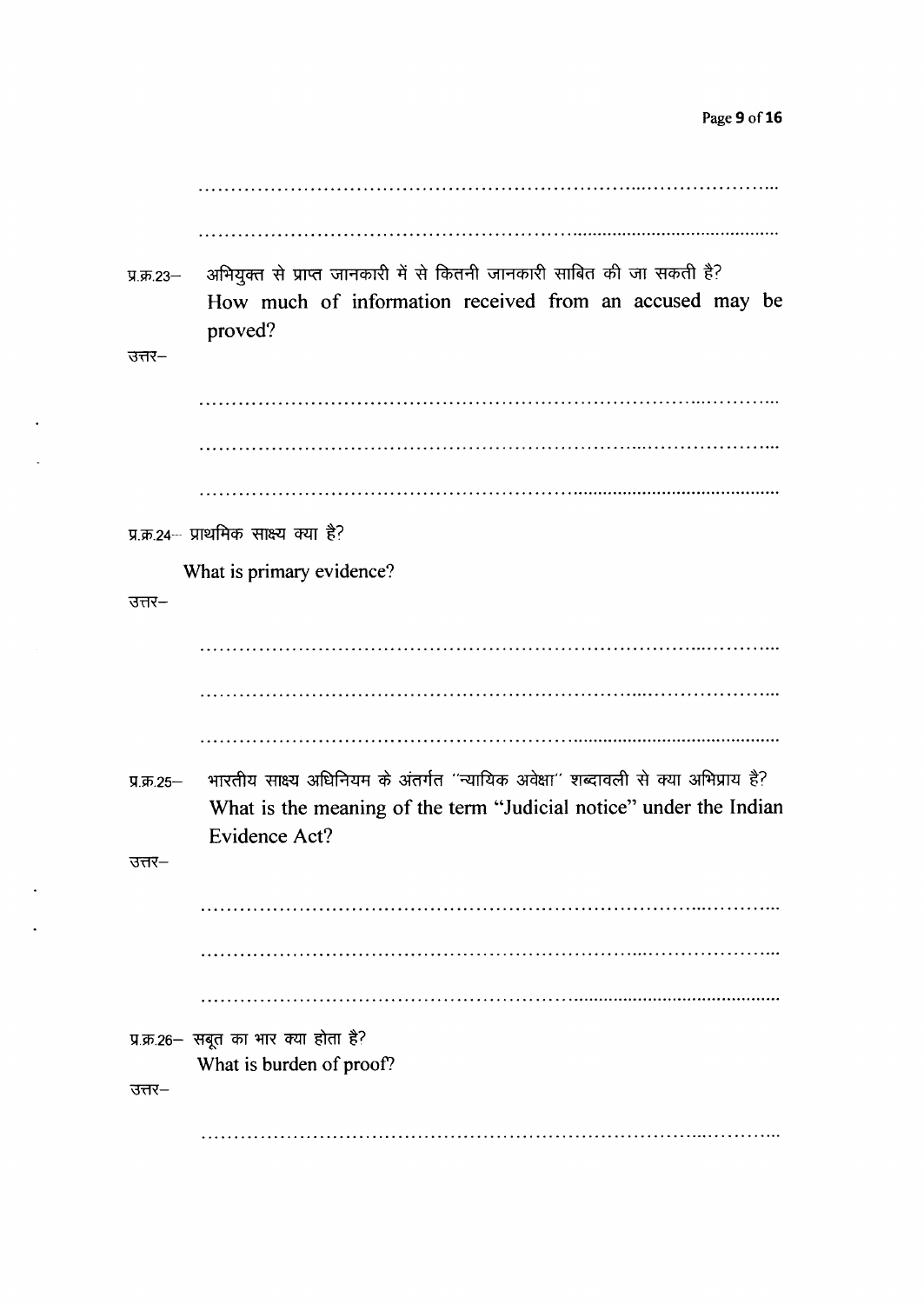प्र.क्र.27-"सूचक प्रश्न" को परिभाषित कीजिए?--Define "Leading Question"?  $37 -$ प्र.क्र.28- साक्षियों की परीक्षा का क्रम क्या है ? What is the order of examination of witnesses?  $37 -$ The Indian Penal Code, 1860 बलात्कार की पीड़ित की पहचान का प्रकटीकरण भा.द.सं. के किस प्रावधान के अंतर्गत प्र.क्र.29— दण्डनीय है? Disclosure of identity of a victim of rape is punishable under which provision of IPC?

 $\overline{377}$ 

भारतीय दण्ड संहिता, 1860, में उपबंधित प्रावधान के अनुसार यदि अपराध कारावास और प्र.क्र.30-जुर्माना दोनों से दण्डनीय हो, तो वह अधिकतम अवधि क्या होगी जिसके लिए जुर्माना देने में व्यतिक्रम होने की दशा के लिए न्यायालय अपराधी को कारावासित करने का निर्देश दे सकेगा?–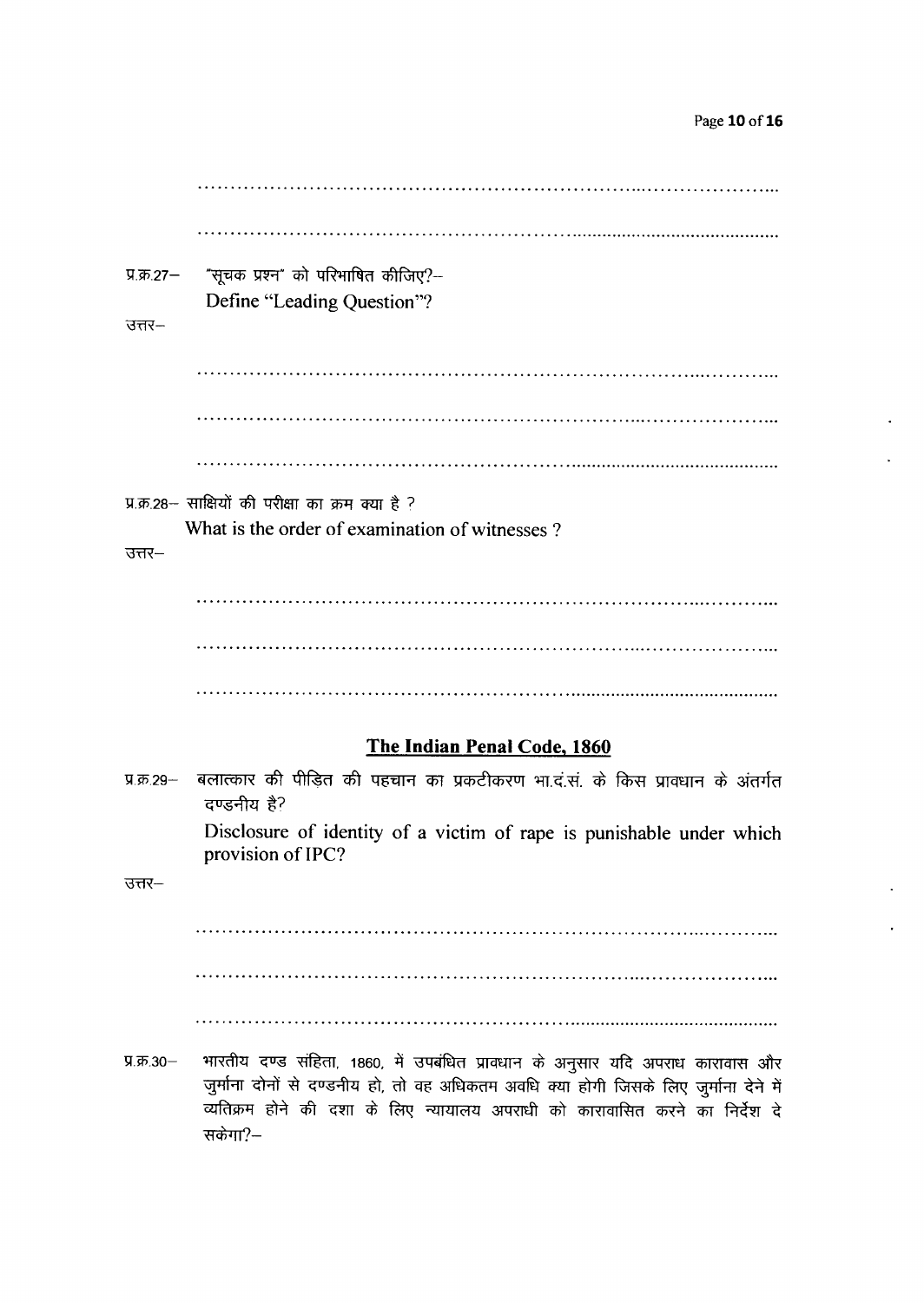According to provision contained in the Indian Penal Code, 1860, if the offence be punishable with imprisonment as well as fine, what is the maximum term for which the court can direct the offender to be imprisoned in default of a fine?  $37$ i. प्र.क्र.31- दण्ड के प्रकार बताइये ? Describe the types of punishments?  $37 -$ प्र.क्र. 32 – क को राजमार्ग पर पड़ी हुई अंगूठी मिलती है जो किसी व्यक्ति के कब्जे में नहीं है । इस अंगूठी को अपने पास रखकर क ने कौन सा अपराध किया है ? A finds a ring lying on the high road, not in the possession of any person. A commits which offence by taking the ring? उत्तर– प्र.क्र. 33 – क यह धमकी देता है कि यदि य ने उसको धन नहीं दिया तो वह य के बारे में मानहानिकारक अपमानलेख प्रकाशित करेगा । स्वयं को धन देने के लिये वह इस प्रकार य को उत्प्रेरित करता है । यहां पर क ने कौन सा अपराध किया है? A threatens to publish a defamatory libel concerning Z unless Z gives him money. He thus, induces Z to give him money. Here A has committed which offence?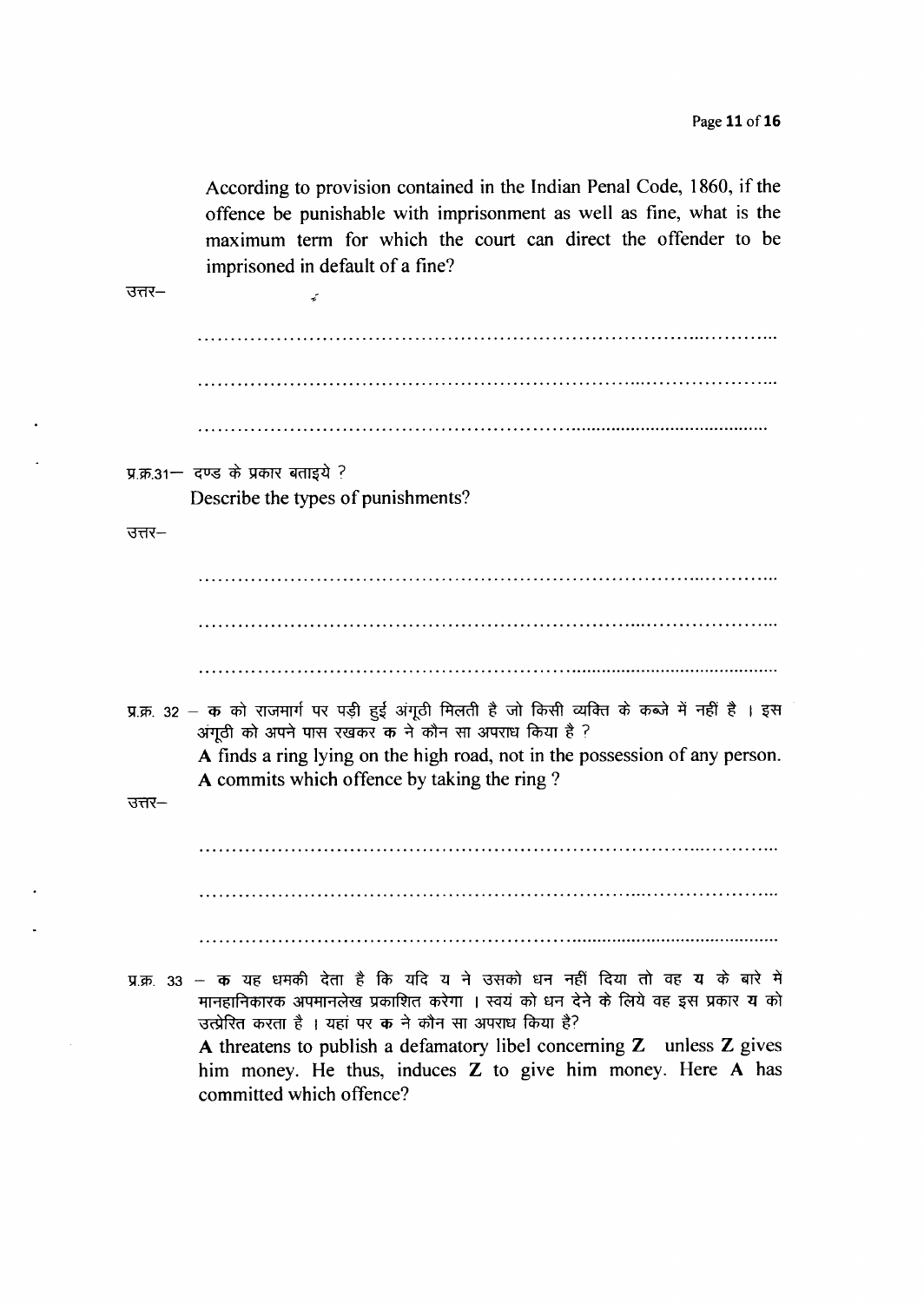| उत्तर—                   |                                                                                                                                                                                                                                                                                 |
|--------------------------|---------------------------------------------------------------------------------------------------------------------------------------------------------------------------------------------------------------------------------------------------------------------------------|
|                          |                                                                                                                                                                                                                                                                                 |
|                          |                                                                                                                                                                                                                                                                                 |
|                          |                                                                                                                                                                                                                                                                                 |
| प्र.क्र.34-              | भारतीय दण्ड संहिता, 1860, की धारा 97 के अंतर्गत किन अपराधो के विरूद्ध सम्पत्ति की<br>प्राईवेट प्रतिरक्षा का अधिकार उद्भूत होता है?-<br>Under section 97 of the Indian Penal Code, 1860, what are the offences<br>against which the right to private defence of property arises? |
| उत्तर–                   |                                                                                                                                                                                                                                                                                 |
|                          |                                                                                                                                                                                                                                                                                 |
|                          |                                                                                                                                                                                                                                                                                 |
|                          |                                                                                                                                                                                                                                                                                 |
| $\Pi$ .क्र.35—<br>उत्तर– | व्यपहरण के प्रकार बताइये?<br>Describe the kinds of kidnapping?                                                                                                                                                                                                                  |
|                          |                                                                                                                                                                                                                                                                                 |
|                          |                                                                                                                                                                                                                                                                                 |
|                          |                                                                                                                                                                                                                                                                                 |
| प्र.क्र.36-<br>उत्तर—    | बारह वर्ष से कम आयु की स्त्री के साथ बलात्संग के लिये न्यूनतम दण्ड कितना है?<br>What is the minimum punishment for committing rape on woman under<br>12 years of age?                                                                                                           |
|                          |                                                                                                                                                                                                                                                                                 |
|                          |                                                                                                                                                                                                                                                                                 |
|                          |                                                                                                                                                                                                                                                                                 |
|                          |                                                                                                                                                                                                                                                                                 |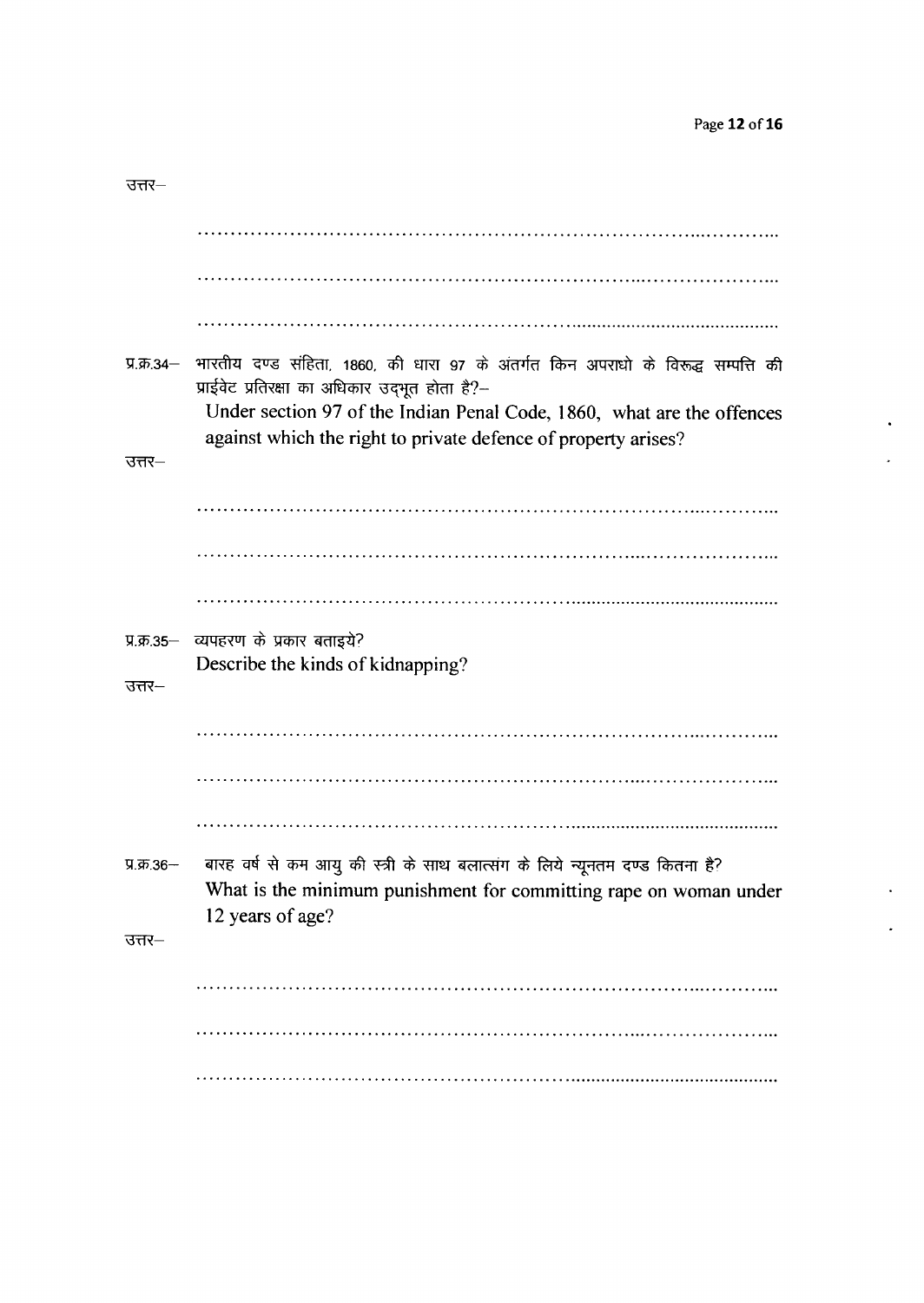#### The Negotiable Instrument Act, 1881 (Section 138 to 142)

- परिकाम्य लिखित अधिनियम के अंतर्गत चेक के धारक के पक्ष में क्या उपधारणा की प्र.क्र. $37-$ जावेगी? What is the presumption in favour of holder of a cheque under Negotiable lnstmments Act?  $37 -$ परक्राम्य लिखत अधिनियम, 1881, की धारा 138 के अधीन किसी अभियोजन में कौन सी प्र.क्र. $38-$ प्रतिरक्षा अनुज्ञात नहीं की जा सकेगी? $-$ Defence which may not be allowed in any prosecution under section 138 of the Negotiable Instrument Act, 1881?  $\overline{377}$ The Electricity Act, 2003
- $\Pi$  के 39 $-$ क्या विशेष न्यायालय दण्ड प्रकिया संहिता, 1973 की धारा 173 के अधीन दाखिल की गई पुलिस अधिकारी की रिपोर्ट पर विद्युत अधिनियम के अधीन दण्डनीय अपराध का संज्ञान ले सकेगा?

Whether the Special Court can take cognizance of an offence punishable under the Electricity Act upon a report of a Police Officer filed under Sec. 173 of the Code of Criminal Procedure, 1973?

 $3<sub>π</sub>$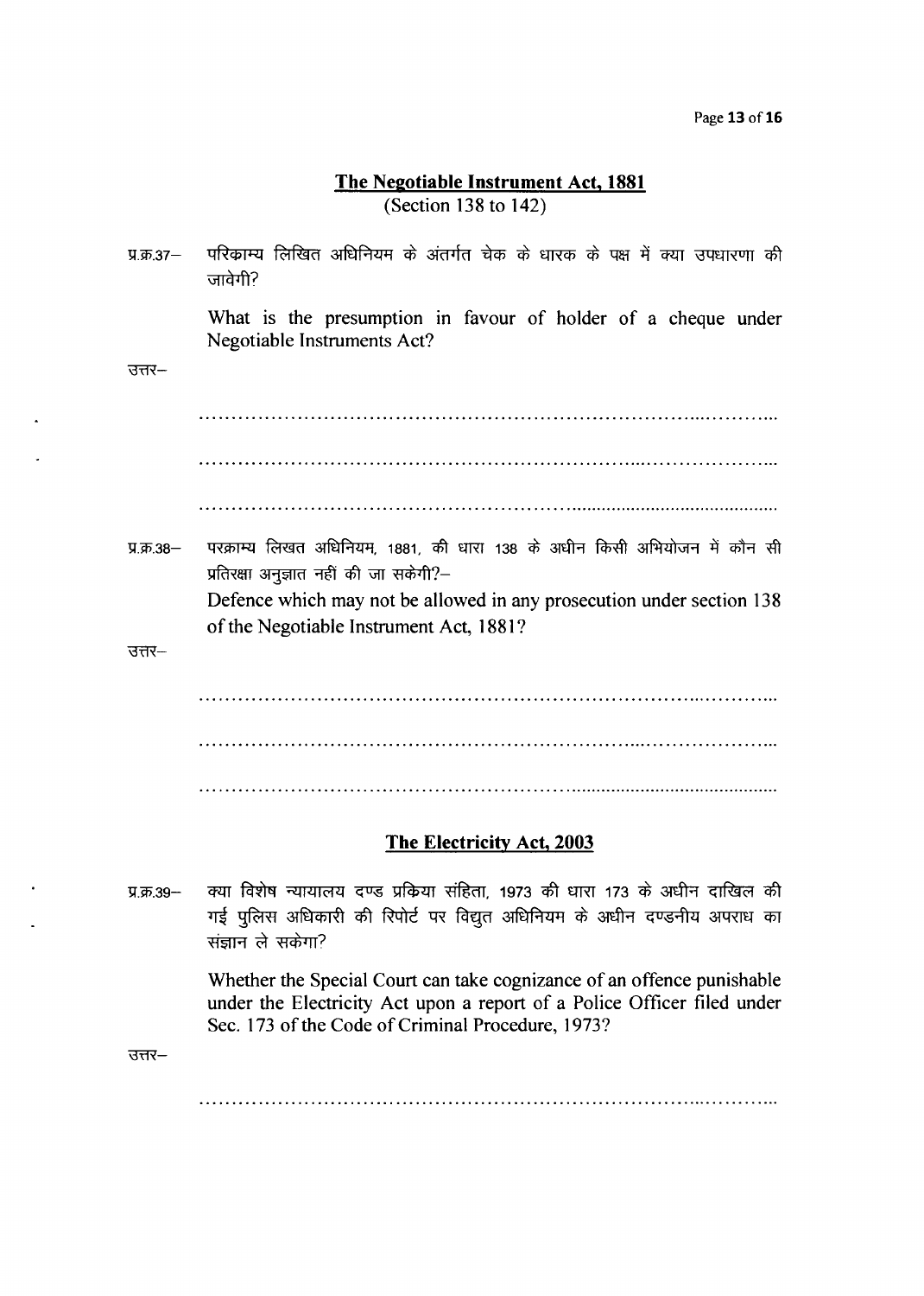क्या विशेष न्यायालय को अपने ही निर्णय या आदेश का पुर्नविलोकन करने की शक्ति है ?  $9.55.40 -$ यदि हाँ तो सूंसगत प्रावधान उल्लेखित करिए – Whether the Special Court has power to review its own judgement or order? If yes, mention the relevant provisions.

 $37 -$ 

(नीचे दिये गये प्रश्न क्रमांक 41 से 50 के हिन्दी वाक्यों को अंग्रेजी में अनुवाद करे।) (Translate the following Hindi Sentence given in Question No. 41 to 50 into English) प्र.क्र.41- दुर्घटना के समय मृतक सतपाल की आयु 40 वर्ष थी ।

 $37 -$ 

स्वीकृतियां निश्चायक सबूत नहीं है किन्तु वे विबन्ध के रूप में प्रवर्तित हो सकेगीं। प्र.क्र.42- $37 -$ 

न्यायालय को अवश्य याद रखना चाहिए कि उपधारणा हमेशा निर्दोषिता की होती है। प्र.क्र.43—  $37 -$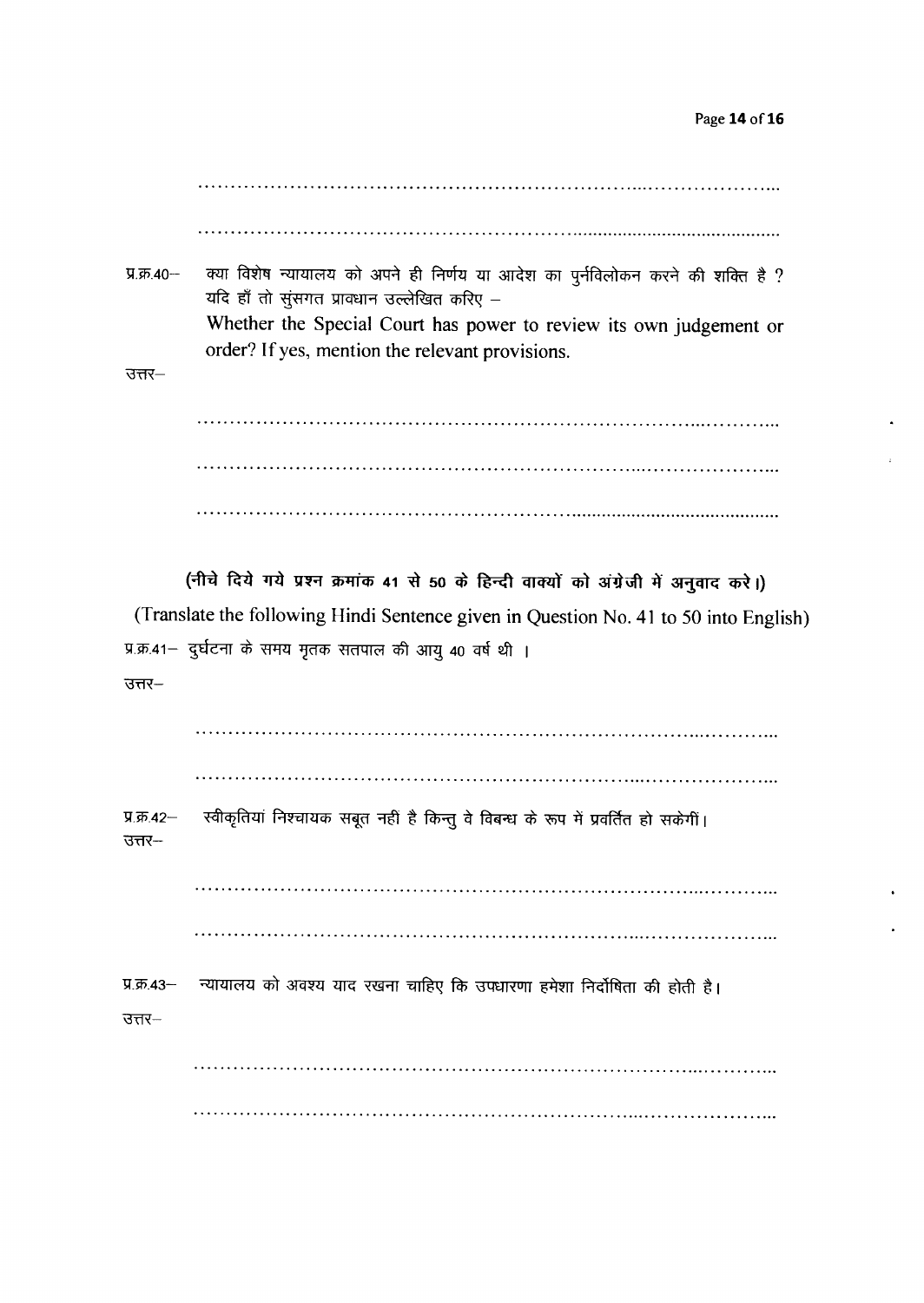प्र.क्र.44- दो माह से कम समय में स्थिति बद से बद्तर हो गई ।  $37 -$ हमें अपने देश की समृद्ध सांस्कृतिक विरासत और परम्पराओं पर गर्व होना चाहिए। प्र.क्र.45 $377 -$ प्र.क्र.46- ऐतिहासिक नगर उज्जैन क्षिप्रा नदी के किनारे बसा है/स्थित है। उत्तर– साक्ष्य का क्रमबंधन एवं साक्ष्य का मूल्यांकन निर्णय की रीढ़ है। प्र.क्र.47-उत्तर– किसी भी मौलिक अधिकार के प्रवर्तन के लिए रिट याचिका को सीधे सर्वोच्च न्यायालय प्र.क्र. 48-में भी प्रस्तुत किया जा सकता है।  $37 -$ अभियोजन पक्ष अपने मामले को संदेह से परे साबित करने में विफल रहा है। प्र.क्र. $49 37 -$